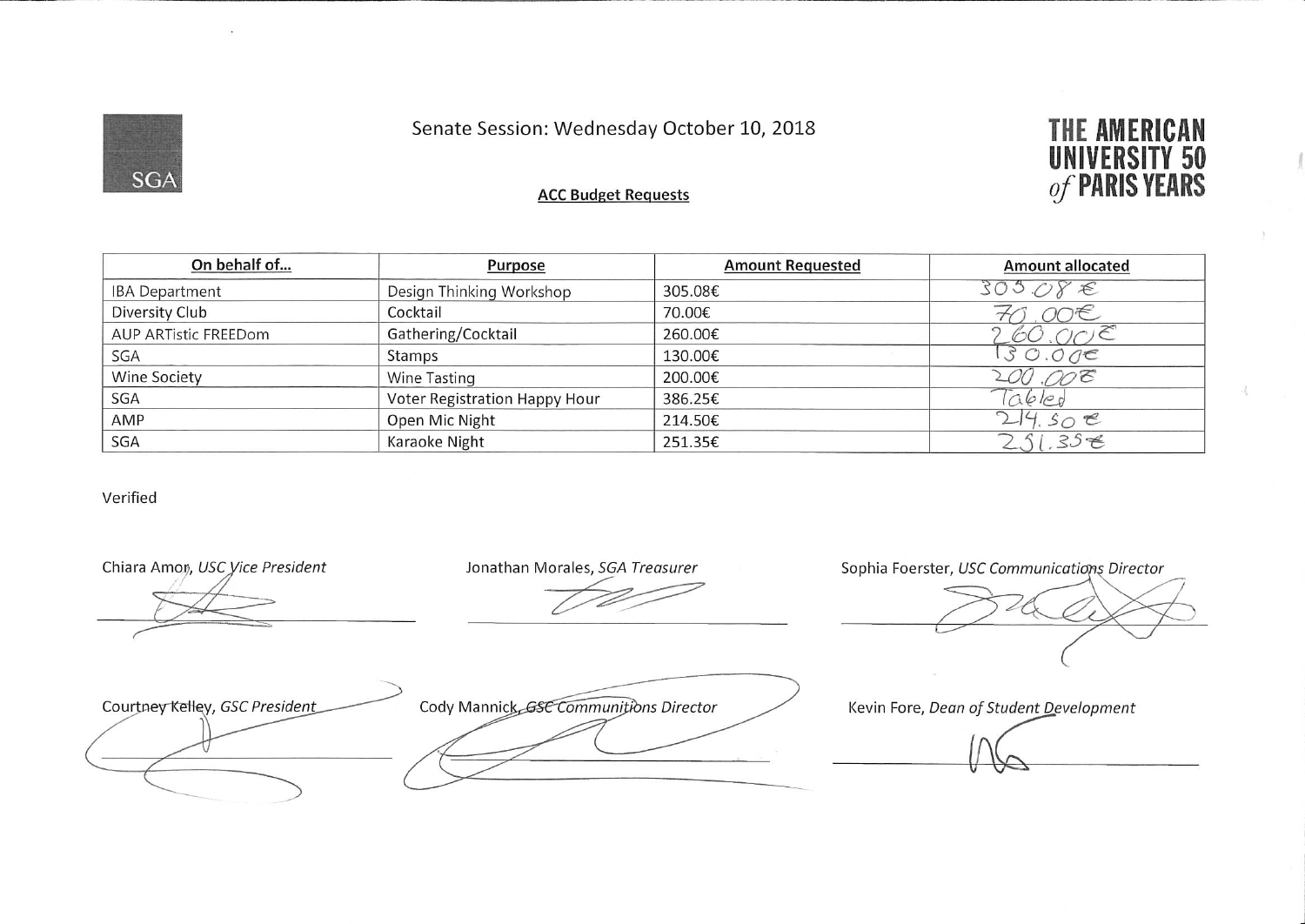## **SENATE FALL 2018 ATTENDANCE SHEET — Present = X (12:10) ; Late (12:11-12:20) ; Absent = AB (after 12:20) ; Excused late/absence = EX (cultural program, immigration)**

| <b>Department</b>                              | <b>Senator</b>       | 12<br>/9                  | 19<br>/9                        | 26/<br>9           | 3/1<br>$\mathbf 0$ | 10<br>/1<br>0      | 17<br>/1<br>$\mathbf 0$ |  |  |  | <b>TOTAL AB</b><br>(excluding<br>excused) | <b>TOT</b><br><b>AL</b><br><b>LATE</b> |
|------------------------------------------------|----------------------|---------------------------|---------------------------------|--------------------|--------------------|--------------------|-------------------------|--|--|--|-------------------------------------------|----------------------------------------|
| <b>Art History/Fine Arts</b>                   | Khalid<br>Elaggan    | $\mathsf{L}$              | $\pmb{\mathsf{X}}$              | $\pmb{\mathsf{X}}$ | EX                 | LA<br><b>TE</b>    |                         |  |  |  |                                           |                                        |
| Comparative<br>Literature                      | Rebecca<br>Herr      | N/<br>Α                   | N/<br>A                         | N/<br>A            | $\mathsf X$        | $\mathsf{x}$       |                         |  |  |  |                                           |                                        |
| <b>Computer Science</b>                        | Hussain<br>Alibrahim | $\boldsymbol{\mathsf{x}}$ | $\mathsf{x}$                    | X                  | $\mathsf{x}$       | $\mathsf{x}$       |                         |  |  |  |                                           |                                        |
| <b>Economics</b>                               | Amelia<br>Mayberry   | $\pmb{\chi}$              | $\mathsf{x}$                    | X                  | $\pmb{\times}$     | X                  |                         |  |  |  |                                           |                                        |
| <b>Film Studies</b>                            | Jamie<br>Nyqvist     | N/<br>A                   | N/<br>$\boldsymbol{\mathsf{A}}$ | $\mathsf{x}$       | $\mathsf{x}$       | $\pmb{\mathsf{x}}$ |                         |  |  |  |                                           |                                        |
| <b>French &amp; Modern</b><br><b>Languages</b> |                      | N/<br>A                   | N/<br>A                         | N/<br>A            | N/<br>$\mathsf{A}$ | N/<br>A            |                         |  |  |  |                                           |                                        |
| Gender, Sexuality, &<br><b>Society</b>         | Dhouha<br>Djerbi     | $\mathsf{x}$              | $\pmb{\times}$                  | $\mathsf{x}$       | $\pmb{\times}$     | $\pmb{\times}$     |                         |  |  |  |                                           |                                        |
| Global<br><b>Communications</b>                | Thomas<br>Lopez      | $\boldsymbol{\mathsf{x}}$ | X                               | X                  | $\pmb{\mathsf{x}}$ | X                  |                         |  |  |  |                                           |                                        |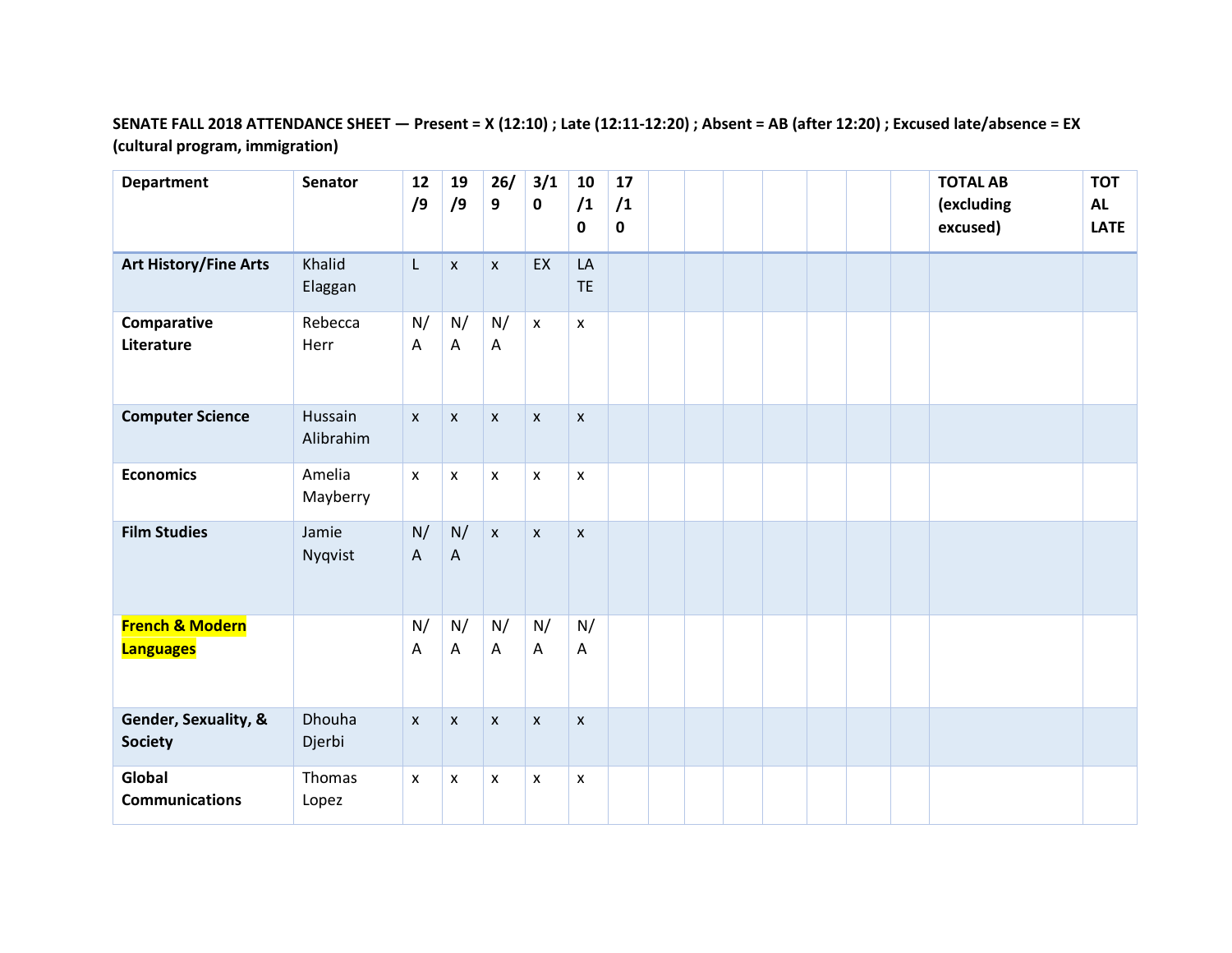| <b>History</b>                          | <b>Oliver Henry</b>         | $\pmb{\mathsf{x}}$                                     | $\boldsymbol{\mathsf{X}}$                              | $\pmb{\mathsf{x}}$ | $\boldsymbol{\mathsf{X}}$ | $\pmb{\mathsf{x}}$                                     |    |  |  |  |  |  |
|-----------------------------------------|-----------------------------|--------------------------------------------------------|--------------------------------------------------------|--------------------|---------------------------|--------------------------------------------------------|----|--|--|--|--|--|
| <b>Int'l Business</b><br>Administration | Patrick Nizio               | $\pmb{\mathsf{x}}$                                     | $\pmb{\mathsf{X}}$                                     | $\pmb{\mathsf{X}}$ | $\mathsf X$               | $\pmb{\mathsf{x}}$                                     |    |  |  |  |  |  |
| Int'l & Comparative<br><b>Politics</b>  | Kevin Shen                  | $\bar{\mathbf{x}}$                                     | $\boldsymbol{\mathsf{X}}$                              | $\mathsf X$        | $\boldsymbol{\mathsf{X}}$ | $\pmb{\mathsf{x}}$                                     |    |  |  |  |  |  |
| Philosophy                              |                             | N/<br>A                                                | N/<br>$\boldsymbol{\mathsf{A}}$                        | N/<br>A            | N/<br>$\mathsf A$         | $\mathsf{N}/% \mathsf{N}$<br>$\boldsymbol{\mathsf{A}}$ |    |  |  |  |  |  |
| Psychology                              | Frances Eby                 | $\mathsf X$                                            | $\pmb{\mathsf{X}}$                                     | $\pmb{\mathsf{X}}$ | $\mathsf X$               | $\pmb{\mathsf{x}}$                                     | EX |  |  |  |  |  |
| Freshman                                | Thomas<br>(Chris)<br>Turner | $\mathsf{N}/% \mathsf{N}$<br>$\boldsymbol{\mathsf{A}}$ | $\mathsf{N}/% \mathsf{N}$<br>$\boldsymbol{\mathsf{A}}$ | $\mathsf X$        | $\pmb{\mathsf{x}}$        | $\pmb{\mathsf{x}}$                                     |    |  |  |  |  |  |
| Sophomore                               | Olivia<br>Jenkins           | N/<br>$\overline{A}$                                   | N/<br>$\mathsf A$                                      | $\mathsf X$        | $\pmb{\mathsf{x}}$        | $\pmb{\mathsf{x}}$                                     |    |  |  |  |  |  |
| <b>Junior</b>                           |                             | N/<br>A                                                | N/<br>A                                                | N/<br>A            | N/<br>A                   | N/<br>$\mathsf A$                                      |    |  |  |  |  |  |
| <b>Senior</b>                           |                             | $\mathsf{N}/% \mathsf{N}$<br>$\boldsymbol{\mathsf{A}}$ | N/<br>$\mathsf A$                                      | N/<br>$\mathsf{A}$ | N/<br>$\mathsf A$         | N/<br>$\boldsymbol{\mathsf{A}}$                        |    |  |  |  |  |  |
| <b>Visiting</b>                         |                             | N/<br>A                                                | N/<br>A                                                | N/<br>A            | N/<br>$\mathsf{A}$        | N/<br>$\boldsymbol{\mathsf{A}}$                        |    |  |  |  |  |  |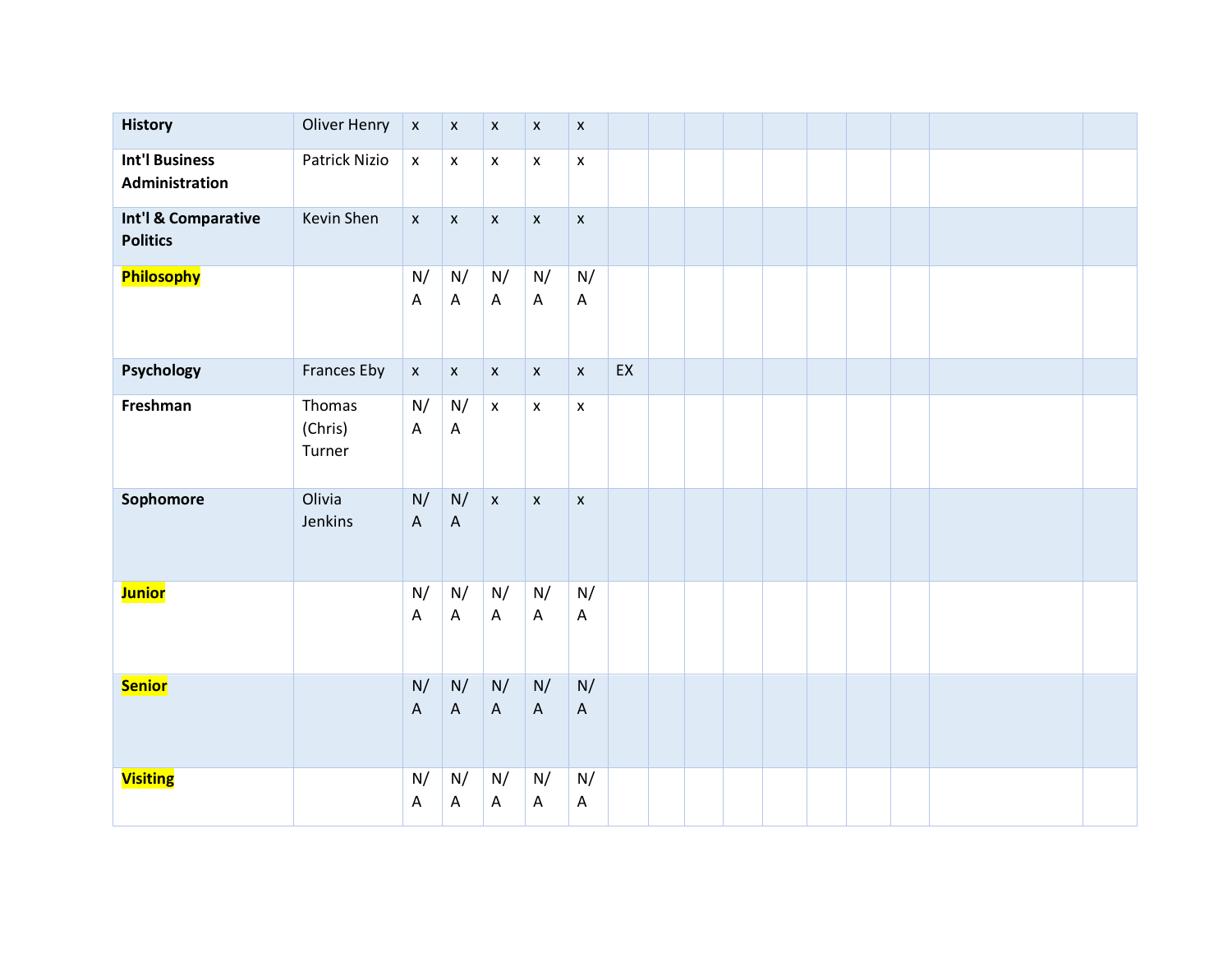| <b>Graduate Rep</b> | N/<br>$\mathsf{A}$ | N / x<br>$\overline{A}$ | X | N/<br>$\mathsf{A}$ |  |  |  |  |  |
|---------------------|--------------------|-------------------------|---|--------------------|--|--|--|--|--|
|                     |                    |                         |   |                    |  |  |  |  |  |
|                     |                    |                         |   |                    |  |  |  |  |  |
|                     |                    |                         |   |                    |  |  |  |  |  |
|                     |                    |                         |   |                    |  |  |  |  |  |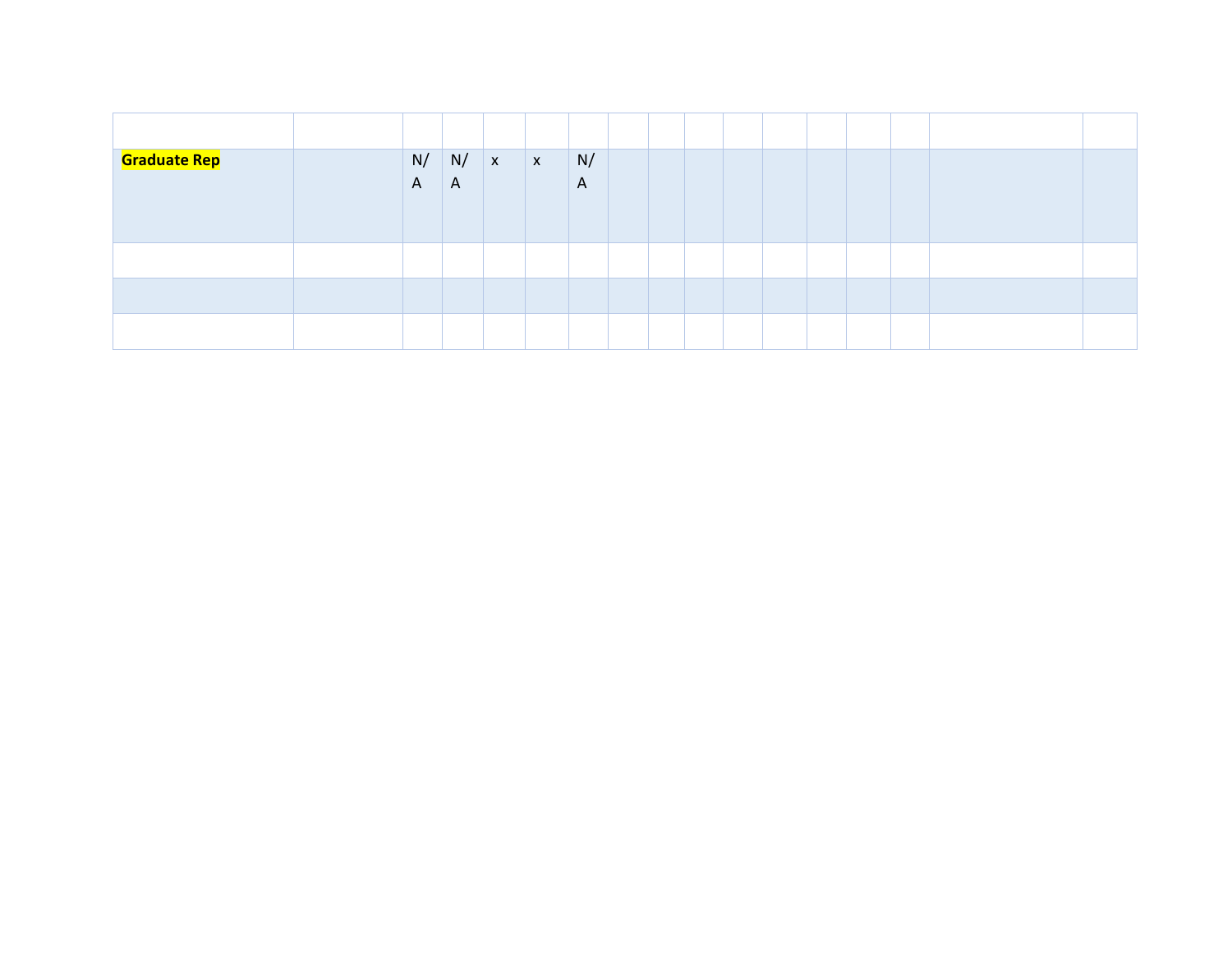## **October 10, 2018 SGA Senate Minutes**

Taken by USC Communications Director Sophia Foerster

- **12:10-** Attendance taken
- **12:13-** Hi Marc! Marc Montheard starts presenting
	- Marc raises the issue of security on campus
		- We depend on each other in situations of danger. We must all take it seriously
		- We all play a role on campus. Being leaders, senators must stress the importance of drills and safety to their fellow students and their classes.
		- $\circ$  To alert police, you can text 114: in terms of a dangerous situation, send the address, "The American University of Paris," and what the situation is.
	- Email Marc regarding drills and safety if you have questions or concerns
- **12:32-** Welcome President Celeste to Senate!
	- President Celeste brings up going through a small online safety test for all students
	- President Celeste thanks the senate and SGA
	- President Celeste begins presenting on the new Quai D'Orsay building
		- March 21st soft opening of the building
		- Announces that the old AUP library will begin to be converted into a Center for the Arts. (After the library moves to the Quai building). And after will come an auditorium underneath the center for the arts.
		- President Celeste describes the new Quai building and it's inspiration
	- President Celeste describes the AUP triptic: Admissions and student body, Campus, and Academics.
		- President Celeste talks about the global explorers of our student body and its diversity.
		- She speaks about faculty and their responsibility as well as their intellectual quality. Lists the accomplishments of AUP's faculty.
	- President Celeste thanks the senate and SGA for their leadership
- **12:47-** Events Committee Presentation
	- TLC Lunch (Today)
	- NGO Northern Lights Aid Documentary
	- Open Mic Night: Friday 6-8 Amex
- **12:50-** ACC Presentation and Budget Requests
	- Design thinking workshop  $305,08$  euro
		- Amex Catering
		- Thomas motions to allocate 305,08 euro to the Design Thinking Workshop
		- Motion passes
	- Diversity Club Cocktail **70,00 euro** 
		- Dhouha Motions to allocate 70 euro to the Diversity Club Cocktail